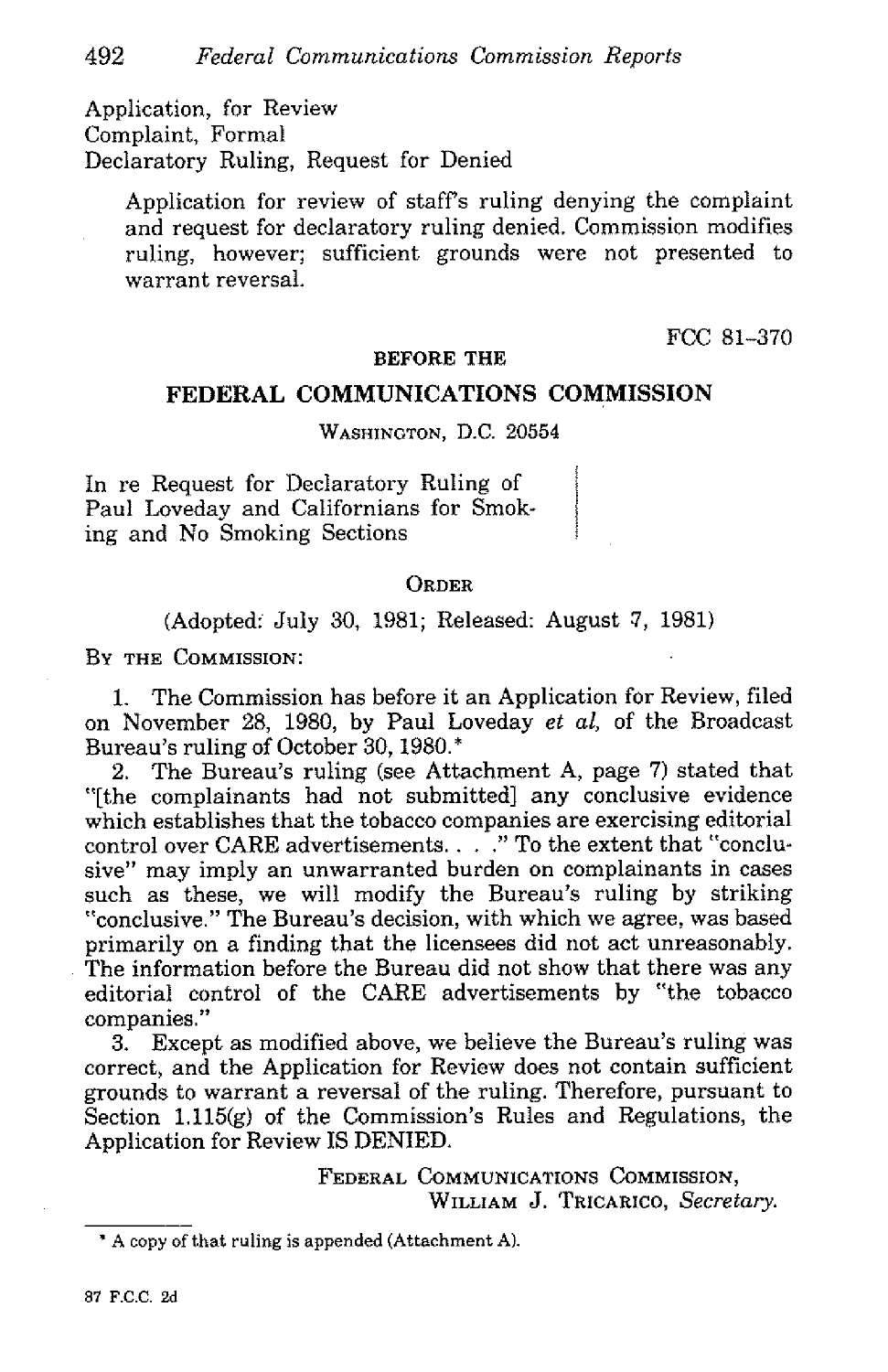#### ATTACHMENT A

**FEDERAL COMMVNICATIONS COMMISSION WASHiNGTON, D.C.** 20554

01127

Oct. 30, 1980

**IN REPLY REFER To:** 8330-H C10-1275 C10-1264 C10-997 C10-768

Mr. Paul L. Loveday Attorney at Law Two Embarcadero Center, 24th Floor San Francisco, California 94111

> In re: Request *for* Declaratory Ruling by "Californians for Smoking and No Smoking Sections."

Dear Mr. Loveday:

This is in reference to the Request for Declaratory Ruling that you filed on October 17, 1980 on behalf of the "Californians for Smoking and No Smoking Sections" (the "Committee") concerning advertisements opposing Proposition 10 by "Californians Against Regulatory Excess" ("CARE"). The Committee states that Proposition 10 represents "a measure placed on the November 4, 1980 California election ballot by the signature initiative process" which would "create smoking *and* no smoking sections in indoor public places." The Committee supports the adoption of Proposition 10; CARE opposes its adoption,

#### Background

It is the Committee's contention that CARE **is acting as** the "agent and alter ego" of the tobacco industry1 since CARE derives substantially all or "virtually 100%" of its funds from the industry<sup>2</sup> and has relinquished editorial control over its advertisements. to the industry. Essentially, the Committee's contentions are based on the following: (1) CARE and "Californians for Common Sense," organized to oppose a similar ballot proposition in 1978, retained the same legal counsel and advertising firm and further involved similar campaign themes and strategies; (2) the four largest cigarette manufacturers are "acting in concert" by contributing funds to CARE **according** to their respective market shares in California, as was the case in 1978; (3) the tobacco industry took personal credit for defeating the 1978 ballot proposition;<sup>2</sup> (4) the four cigarette manufacturers "deferred massive spending on advertisements against Proposition 10 [until]. . . the day *after* the cutoff date for disclosing campaign expenditures" allegedly to conceal their campaign involvement;<sup>4</sup> (5) CARE has employed former spokespersons for the,Tobacco Institute to advocate its cause; and (6) Proposition 10 represents a "national campaign" launched by the tobacco industry to oppose restrictive legislation aimed at smoking, as evident by the activities in Dade County, Florida, where a similar ballot proposition is being considered.<sup>5</sup> The Committee also points out that CARE misrepresented its Board of Directors to the

Footnotes are at the end of this ruling.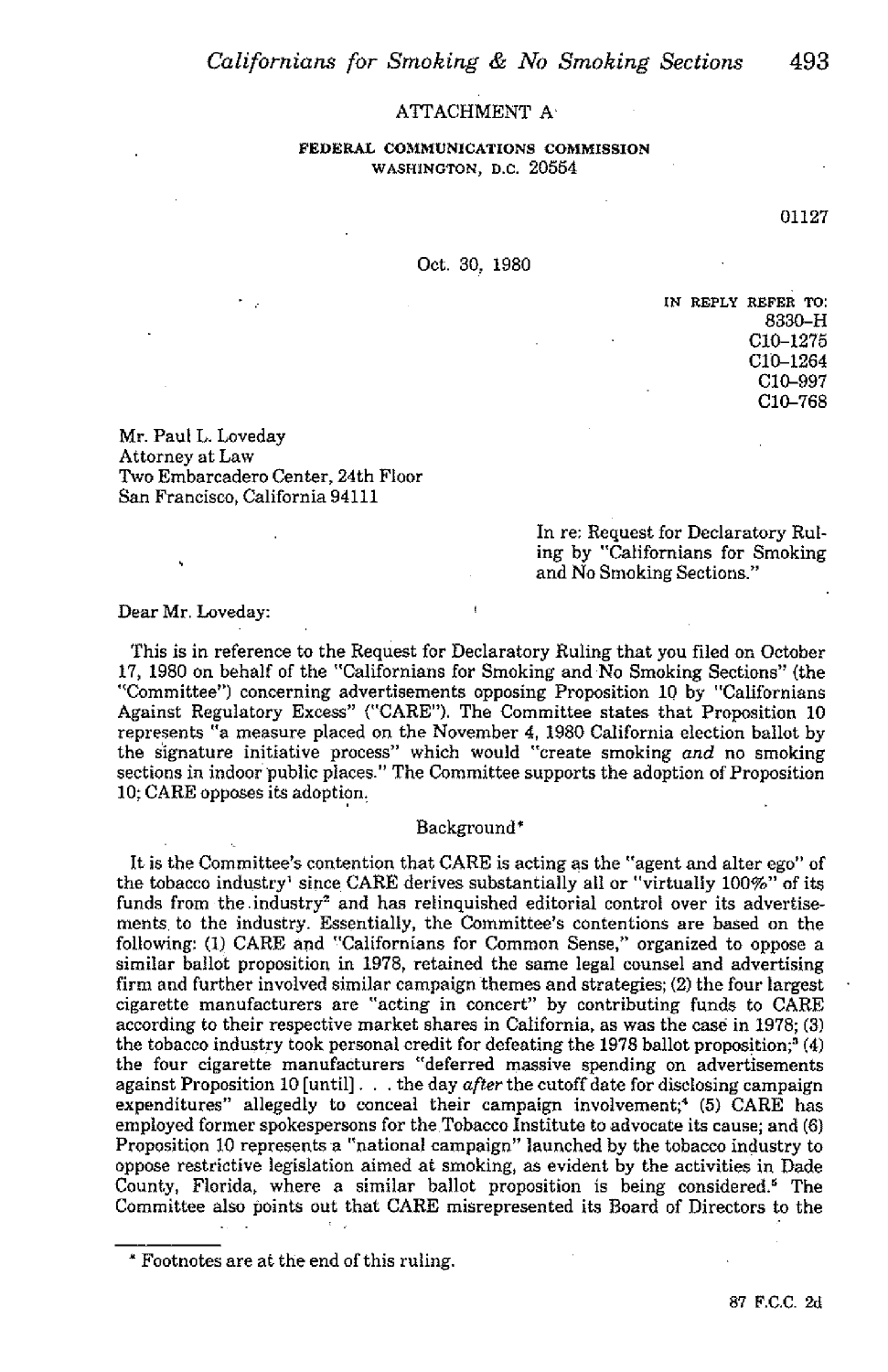Californian licensees by including Mr. James Collins, the President of the California Restaurant Association, as a member. The Committee adds "only an examination of the files and records of Excess [CARE] can disclose how many other misrepresentations there are in Excess' [CARE's]. . . letter to Station Managers."

The Committee concludes that given the significant financial support provided by the tobacco industry and its alleged control over the CARE campaign, the California broadcast licensees have not "adequately fuifill[ed] their obligations of reasonable diligence" and "have participated with the Tobacco Industry in acts of affirmative deception by running a sponsorship identification statement ("Tag-line") stating that such advertisements were Paid for by *Californians* Against Regulatory Excess' when in fact" they were paid for by the tobacco industry.<sup>8</sup> The Committee is requesting that the Commission: (1) declare that the sponsorship identification statement attached to CARE advertisements is "misleading" and in violation of Section 317(c) of the Communications Act and Section 73.1212 of the Commission's Rules and Regulations; and (2) direct all California broadcast station licensees to identify all CARE advertisements as "paid for by the Tobacco Industry" rather than "Californians Against Regulatory Excess."

In support of its request, the Committee cites *Amendment of the Commission "Sponsorship Identification" Rules (Sections 73.129, 73.289, 73.789 and 76.22I),* 52 FCC 2d 701 (1975); *In re KOOL-TV,* 26 FCC 2d 42 (1970); and *United States* v. *WHAS,* Inc., 385 F. 2d 784 (6th Cir. 1967). The Committee distinguishes the instant case from *VOTER,* 46 ER 2d 350 (B/c. Bur, 1979) and *National Welfare Rights Organization,* 41 FCC 2d 187 (1973), since here the tobacco industry allegedly has exercised editorial control over CARE advertisements.

The Committee asserts that time is of the essence, in light of CARE's "media blitz" during the final days before the election which has swayed voters to oppose Proposition 10, according to recent polls. The Committee believes that if the CARE advertisements are "properly" identified as paid for by the tobacco industry, the "credibility" of such advertisements would be diminished in the eyes of the voters,7

On October 27, 1980, by its attorney, CARE filed its response.<sup>8</sup> CARE represents that it is a bona fide nonprofit corporation and political committee, with 12 Board members,<sup>9</sup> organized for the purpose of "educat[ing] California voters about excessive government regulation, and specifically, to oppose a California state ballot measure, Proposition 10, on the November 4, 1980 general election ballot." CARE cites *VOTER, supra,* and contends that the California broadcast station licensees "have acted properly and within their discretion in concluding that [it] is the entity, and the only entity, they must identify as sponsor of [CARE's] political spot announcements." CARE asserts that it has "wholly and fairly disclosed its contributions under California's campaign reporting and disclosure laws" and although "the four tobacco companies are the major contributors," a fact which has been "widely publicized,"<sup>10</sup> CARE exercises "editorial control over its spot ads" and "it is not controlled by the tobacco companies."

CARE rejects the allegations contained in the Committee's request and states that:

(1) The campaign management of [CARE] is independent of any and all tobacco companies and any of its trade associations.

(2) The use by [CARE] of some experts who have previously worked on antismoking campaigns, which employment was sometimes by design and sometimes by coincidence, is demonstrative of good management and not of conspiratoral intentions.

(3) The allegations that [CARE's] campaign is similar to the 1980 Dade County Florida anti-smoking campaign is not at all substantiated and is false.

(4) The allegations that [CARE's] campaign is similar to the California Proposi-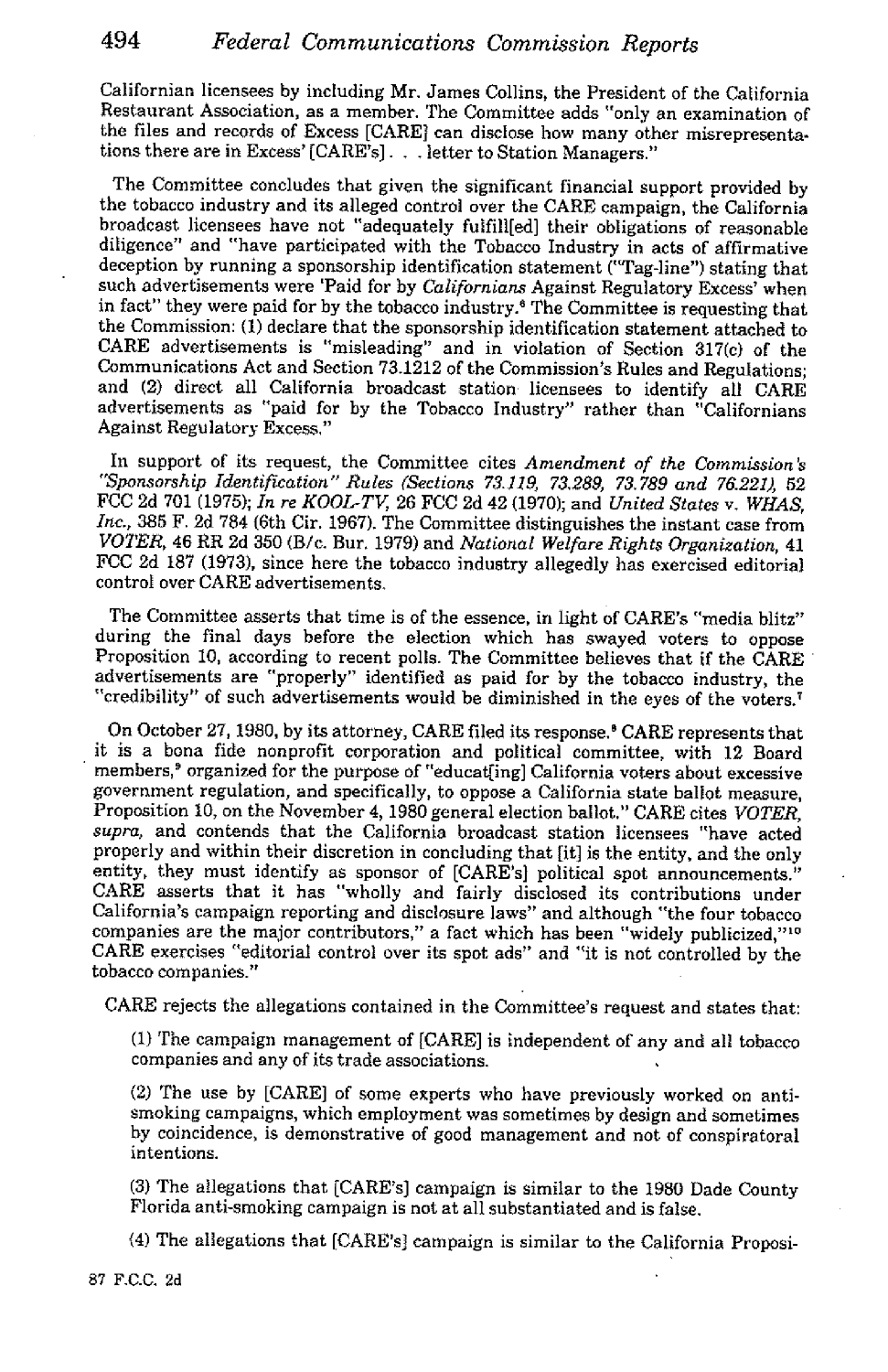tion 5 campaign in 1978 is correct. Committee acknowledges that it is appealing to the residue of voter disapproval of Proposition 5.

CARE added that it has not retained any current employee of the tobacco companies or the Tobacco Institute, but for the voluntary work of two employees of the Institute, who assist in the "distribution of literature throughout California."

CARE included a declaration of Richard S. Woodward, a partner of the advertising firm retained by CARE, in which he stated that his firm has contracted with CARE to prepare scripts and submit them to that organization's Board and legal counsel for clearance. Mr. Woodward also stated that Mr. Nelson, the organizer and campaign manager of CARE, was on site during most of the production of the CARE advertisements.

stating, to since that responsibility to the commission commission CARE states that the Committee is asking the Commission to determine whether or not a political committee is an independent, bona fide organization. CARE further states that broadcasters have the responsibility "to exercise reasonable diligence to determine the identity of who paid for sponsored material." CARE concludes by stating, "to shift that responsibility to the Commission would literally place the

On October 26, 1980, counsel for the Committee contacted a staff attorney of this office. The Committee asserted that CARE's documents prove that the tobacco industry directs the campaign strategy and exercises editorial control over the CARE advertisements, which it believes is essentially demonstrated by the following:

(1) On July 27, 1980 a CARE "Update" was sent to its committee from Mr. Bergland, Chairman of CARE, which discussed the filing of a lawsuit challenging statements concerning Proposition 10, prior to any Board meeting, indicative of the Board's lack of control over campaign strategy;

(2) There were only four Board meetings held, only one of which was in person, the remainder were telephonic. Only one of the four meetings had a quorum. Thus, CARE's representations to California broadcast station licensees that the Board "meets regularly" is incorrect and moreover, CARE's actions are not in compliance with its bylaws.

(3) The Board meetings were conducted on 8/26/80, 10/6/80, 10/13/80, 10/20/80. The advertising firm of Woodward, McDowell & Larson was retained in September and CARE's advertisements were being aired on 9/30/80. The time sequence suggests that CARE's Board did not meet after the advertising firm was retained and before the advertisements were completed and carried by the stations. The Committee maintains that the CARE Board did not have an opportunity to preview the advertisements and, thus, did not exercise editorial control over their content.

On October 27, 1980, counsel for CARE responded to the Committee's reply, during a phone conversation with a staff attorney of this office. CARE stated that, due to an oversight, it neglected to mention the Board's first organizational meeting which was held on June 16, 1980. In attendance were Mr. Bergland, Mr. Dohr and Mr. Benson. CARE also explained that a political committee which is comprised of individuals with diverse interests, occupations and responsibilities, unlike a private corporation or an on-going organization, often experiences difficulties in scheduling meetings and commanding appearances at such, which accounts for its irregular meetings. CARE, however, states that Mr. Bergland (Chairman and President of' the Board), Mr. Dohr (Treasurer) and Mr. Nelson (Senior Campaign Manager and Organizer of CARE) meet regularly, supervise the campaign and exercise complete editorial control over CARE advertisements. CARE denies that the tobacco industry exercises any control whatsoever over the organization's activities or strategies.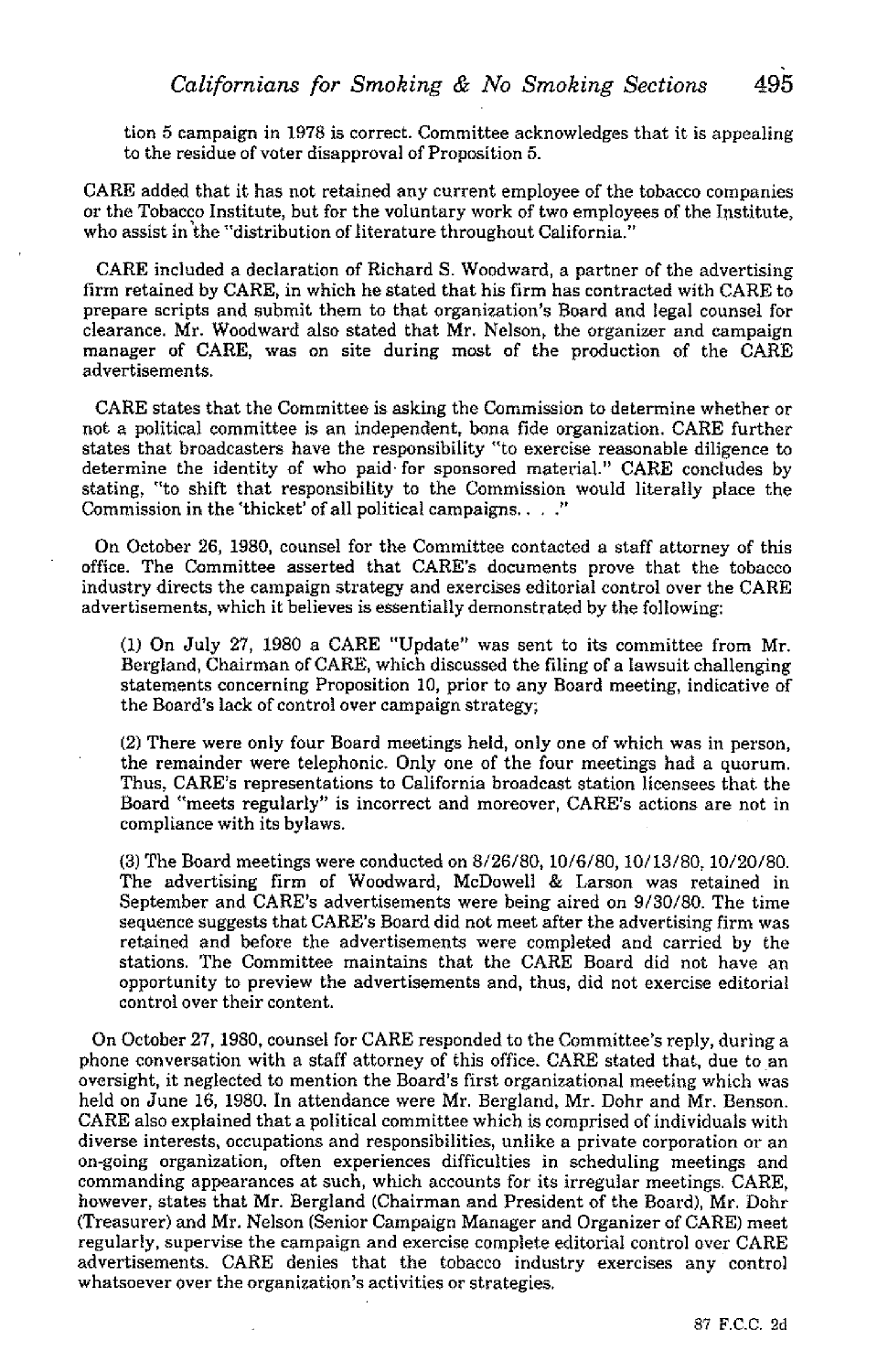### Discussion

The thrust of this request is that the sponsorship identification statements attached to CARE advertisements are inadequate and improper under Section 315 of the Communications Act and Section 73.1212 of the Commission's Rules and Regulations. To summarize, the Committee contends that the tobacco industry-specifically, the four major cigarette manufacturers—are the actual sponsors of CARE advertisements and the true strategists behind CARE's campaign drive and should be identified as such; CARE asserts that it exercises control over all of the advertisements and the campaign, not the cigarette manufacturers, and that the sponsorship identification statements are correct. Both organizations have contacted the various broadcast station licensees throughout California to make their positions known, The issue presented is whether the California broadcast station licensees have failed to exercise reasonable diligence to identify the sponsor of the CARE advertisements.

Section 317 of the Communications Act provides, in pertinent part, that

 $(a)(1)$  All matter broadcast by any radio station for which any money, service or other valuable consideration is directly or indirectly paid, or promised to or charged or accepted by, the station so broadcasting, from any person, shall, at the time the same is broadcast, be announced as paid for or furnished, as the case may be, by such person.

(a) The licensee of each radio station shall exercise *reasonable diligence* to obtain from its employees, and from other persons with whom it deals directly in connection with any program or program matter for broadcast, information to enable such licensee to make the announcement required by this section (emphasis added).

The corresponding rule is contained in Section 73.1212 of the Commission's Rules and Regulations and provides, in pertinent part, that:

(b) The licensee of each broadcast station shall exercise reasonable diligence to obtain from its employees, and from other persons with whom it deals directly in connection with any matter for broadcast, information to enable such licensee to make the announcement required by this section.

(e) The announcement required by this section shall, in addition to stating the fact that the broadcast matter was sponsored, paid for or furnished, *fully and* fairly disclose the true identity of the person or persons, or corporation, committee, association or other unincorporated group, or *other entity by whom or on whose behalf such payment is made or promised, or from wham* or on *whose behalf such services or valuable consideration is received,* or by whom the material or services referred to in paragraph (d) of this section are furnished. *Where an agent or other person or entity contracts or otherwise makes arrange. ments with a station on behalf of another,, and such fact is known or by the* exercise of reasonable diligence, as specified in paragraph (b) of this section, *could be known to the station, the announcement shall disclose the identity of the person or persons or entity on whose behalf such agent is acting instead of the name of* such agent (emphasis added).

The basic premise of the sponsorship identification requirements is that the public is entitled to know by whom they are being persuaded. *VOTER*, *supra* at 352; *National Welfare Rights Organization, supra* at 195; *Applicability of Sponsorship identification* Rules, 40 FCC 141, 141 (1963).

Section 317 and Section 73.1212 impose a duty upon licensees to exercise reasonable diligence to ascertain the identity of the sponsor of broadcast material. The obligation

87 F.C.C. 2d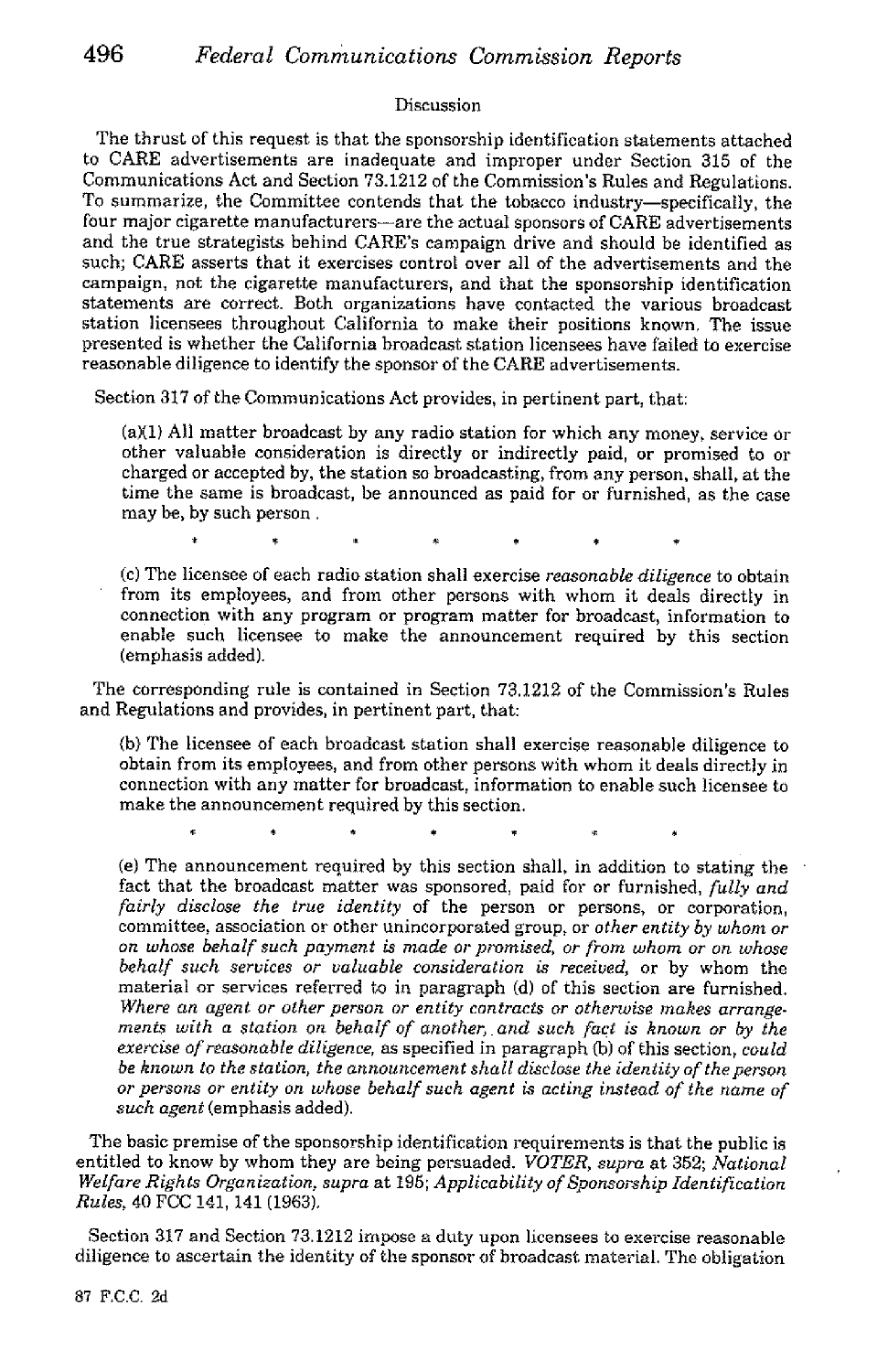to exercise reasonable diligence to determine the actual sponsor of broadcast material, of course, does not cast licensees in the role of "insurers" as to the complete accuracy of sponsorship identification statements; they have an affirmative obligation to ascertain and identify the sponsor, no more-no less. *National Welfare Rights* Organization, supra at 195. The Commission's responsibilities in these matters is not to substitute its judgment for that of the licensees or to pass on the bona fide nature of an organization; rather the Commission, as a government licensing agency, reviews its licensees' decisions to determine if it can be said that they exercised reasonable diligence.

We believe that the Bureau ruling in *VOTER, supra,* is dispositive of this request. The case of *VOTER* concerned a ballot proposition (involving the establishment of a county public power system), in which advertisements opposing the ballot were aired as being sponsored by a political committee ("Westchester Citizens"). The Committee was funded in substantial part or completely by the Consolidated Edison Company. The complainant argued that Con Edison should have been substituted or added to the sponsorship identification statement. The Committee admitted that it received substantial financial assistance from Con Edison, but maintained that it exercised editorial control over all of its advertisements.

After noting that "longstanding Commission policy has been that an entity paying for advertising time and editorial control over the message must be identified as the sponsor of the statement," the Bureau stated that:

[Wie cannot conclude that any licensee, in evaluating the facts before it *regarding the advertisement, failed to exercise reasonable diligence by accepting the representation.s of Westchester Citizens.* The substantial proportion of Con Edison's role in Westchester Citizens funding might suggest a basis for further inquiry to some licensees. On the other hand the Westchester Citizens by-laws, *represented assertion of editorial control* over these advertisement, and the weight of precedent suggest that those licensees who accepted Westchester Citizens' advertisements as offered did so in good faith and without closing their eyes to any attempted misrepresentation. Indeed, some licensees may conclude, either on the facts thus far provided by the Westchester Citizens, or additional information not now before us, that, in its view, "Con Edison" alone is the appropriate identification. In such a case, we would have no basis for finding that the licensee has acted unreasonably (emphasis added). *Id.* at 352; *see also, National Welfare Rights Organization, supra* (announcements paid for by a private corporation, but controlled and directed by the American Academy of Pediatrics, were properly identified as "presented as a public service announcement by the American Academy of Pediatric").

In the same fashion, on the basis of all the information before us, we cannot determine that any California broadcast station licensee acted unreasonably by failing to exercise reasonable diligence in accepting the representations of CARE and ultimately airing the CARE advertisements as offered. On the other hand, if some licensees substituted the sponsorship identification. statements with "Paid for by the Four Major Tobacco Companies," we would have no basis for concluding that they acted unreasonably.

The Committee submitted a rather voluminous record (consisting of studies, polls, newspaper articles and declarations) in an attempt to demonstrate that the tobacco companies are controlling CARE. While it has been shown that substantially all or "virtually 100%" of CARE's funds have come from the four major tobacco companies, a fact that CARE readily admits in its response, there has not been any conclusive evidence which establishes that the tobacco companies are exercising editorial control over CARE advertisements, or for that matter over CARE's entire campaign efforts or any other drive aimed at defeating similar legislation like that pending in California. More importantly, there has been no evidence that the California broadcast station Þ

ţ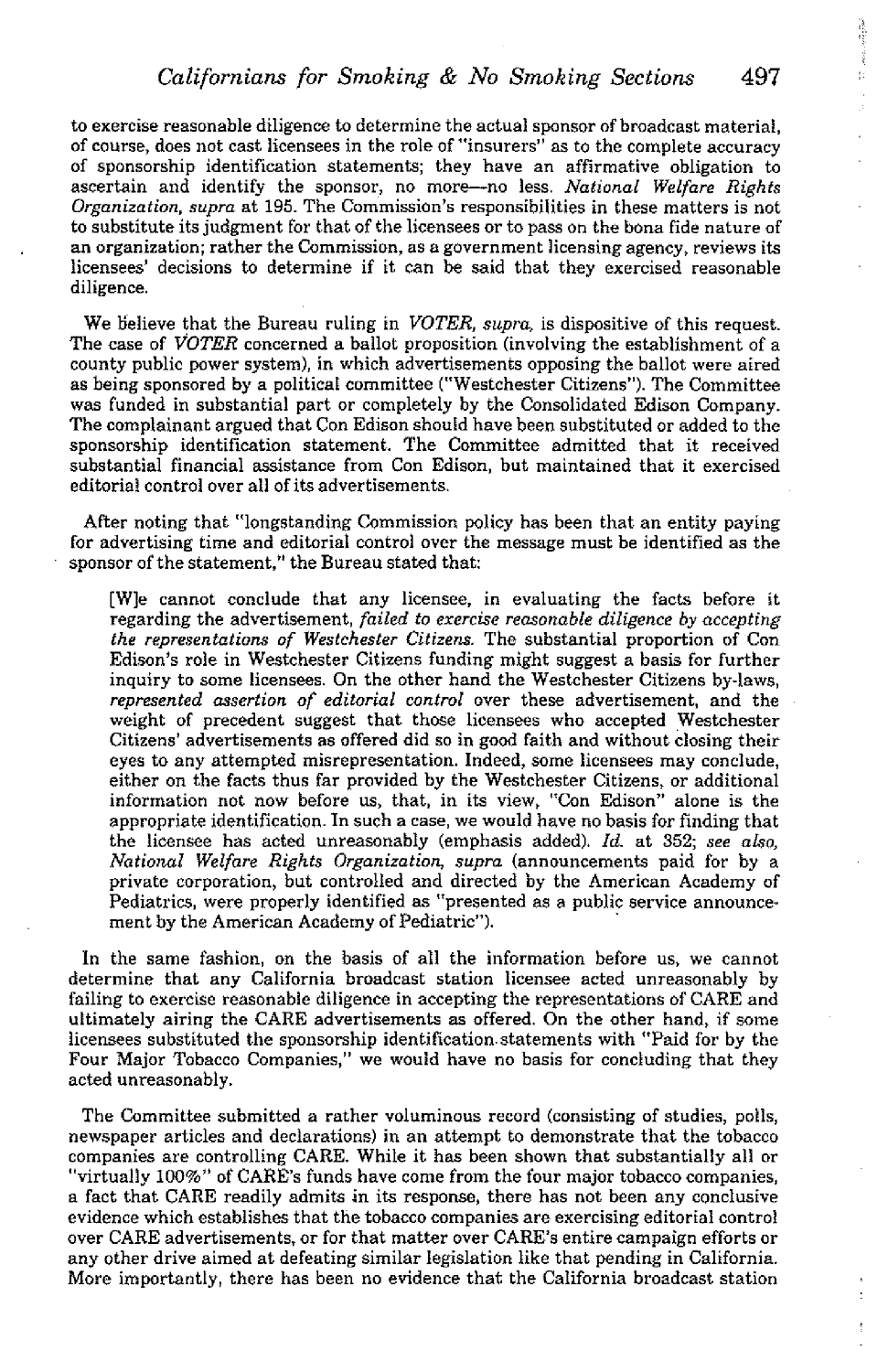# 498 *Federal Communications Commission Reports*

licensees have dismissed this matter without exercising reasonable diligence to ascertain the true sponsor in compliance with their obligations under Section 317 and Section 73.1212.

#### Conclusion

Based on all of the foregoing, we cannot conclude that any broadcast station licensee has violated the sponsorship identification provisions of the Communications Act or the Commission's Rules and Regulations. To hold otherwise would require this agency to investigate the nature of political committees organized to support or oppose an election matter (e.g., whether or not corporate formalities were adhered to), to secondguess broadcast station licensees' judgments and to rule on the basis of hindsight, rather than reviewing licensees' decisions to determine if they acted reasonably and in good faith.

In closing, "we continue to urge caution and the exercise of reasonable diligence on the part of our licensees to take appropriate steps to ascertain the fullest factual information as to the true identity of political and controversial issue sponsors." *VOTER, supra* at 352.

Due to the imminence of the election, pertinent parts of this ruling were relayed by phone conversation to the respective attorneys on October 30, 1980.

Staff action is taken here under delegated authority. Application for Review by the full Commission may be requested within 30 days of the release date of this letter by writing the Secretary, Federal Communications Commission, Washington, D.C. 20554, stating the factors warranting consideration and, if mailed, should be sent by certified mail. Copies must be sent to the parties to the complaint. See Code of Federal Regulations, Volume 47, Section 1.115.

> SINCERELY, STEPHEN F. SEWELL, *Acting Chief* COMPLAINTS AND COMPLIANCE DIvIsIoN, BROADCAST BUREAU.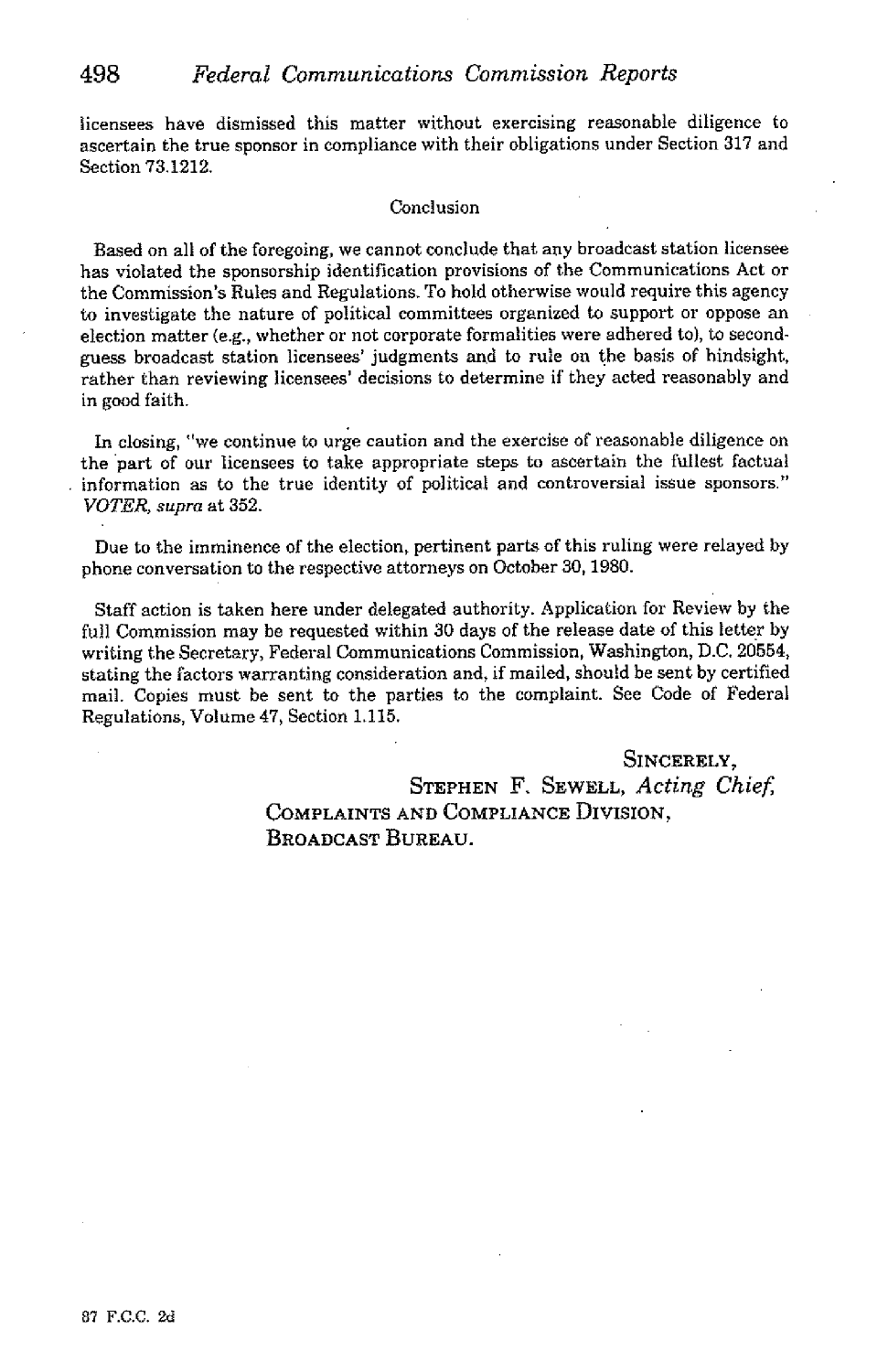#### **FOOTNOTES**

- The Committee apparently refers to the four largest cigarette manufacturers in the country as comprising an "entity," known as the "tobacco industry." Such manufacturers include Lorillard, K J. Reynolds Tobacco, Brown and Williamson Tobacco Co. and Phillip Morris.
- <sup>2</sup> According to the Committee, approximately  $99.6\%$  of CARE's financing comes from the tobacco industry (the four major cigarette manufacturers and to a small extent the tobacco distributors; The Committee's figures are derived from the financial disclosure statements that CARE filed in California pursuant to California election laws.
- In this connection, the Committee enclosed a newspaper article, entitled "The tobacco industry: How it snuffed out Proposition 5." The article quoted Richard Woodward, of Woodward, McDowell and Larson (the advertising firm that was retained by "Californians for Common Sense" in 1978 and CARE in 1980) and Ed Grefe, vice president for public affairs of Phillip Morris, as describing their campaign strategy to defeat the 1978 ballot proposition in California. The Committee asserts that this indicates that the tobacco industry exercised control over the campaign and editorial control over the advertisements.
- A comparison of the financial disclosure statements covering the periods of "1/8/80 through 9/23/80" (executed 9/29/80 and *"9/24/80* through 10/20/80" (executed of 10/23/80) shows that the major cigarette manufacturers did, in fact, channel more funds into CARE during the latter period, in the form of loans or otherwise. However, this fact alone does not demonstrate that the cigarette manufacturers attempted to conceal their "support" of CARE.
- With respect to the "national campaign," the Committee enclosed a copy of an article that appeared in the *United States Tobacco Journal,* shortly after the ballot proposition was defeated in 1978, which warned that the "the entire tobacco industry . . . has an important stake in what happens in the nation's most populous state-a state which incidentially accounts for more than 9% of the nation's cigarette consumption-impacts nationally (as with "Proposition 3")." In addition, the Committee points out that the tobacco industry has also significantly contributed to the "Floridians Against Increased Regulation" ("FAIR"). Moreover, the Committee represents that the same agents have been employed in both the prior and the current campaigns in Florida and California. In fact, the advertising firm of Woodward, McDowell and Larson was retained in both prior campaigns, but is now only working for CARE on the California proposition. Lance Tarrance was the only "agent" retained in all four campaign drives by the respective political committees. Finally, the Committee contends that the tobacco industry, in an effort to alleviate the effect of adverse legislation, has been instrumental in drafting "watered down legislation that *appears* to protect nonsmokers but in reality does not." As an example of such "diluted" legislation, the Committee attached a copy of the 1978 Greene Bill (SB 2026). **The** financing disclosure statement filed by "Californians for Common Sense" in 1978 reveals a payment of S20,000 to state Senator Bill Greene, but it does not specify what services were rendered. It should be noted that none of these representations conclusively substantiate tobacco industry involvement.
- The Committee attached correspondence that it sent to all the California broadcast station licensees, advising them of their obligation to exercise "reasonable diligence" to ascertain the true identity of the entity on whose behalf advertisements are purchased. The Committee proceeded to explain that virtually all the funds received by CARE are from the out-of-state tobacco industry, and thus the tag line *"Californians* Against Regulatory Excess" is deceptive and should be substituted with the "tobacco industry." In their response, CARE attached correspondence that it sent to the licensees which